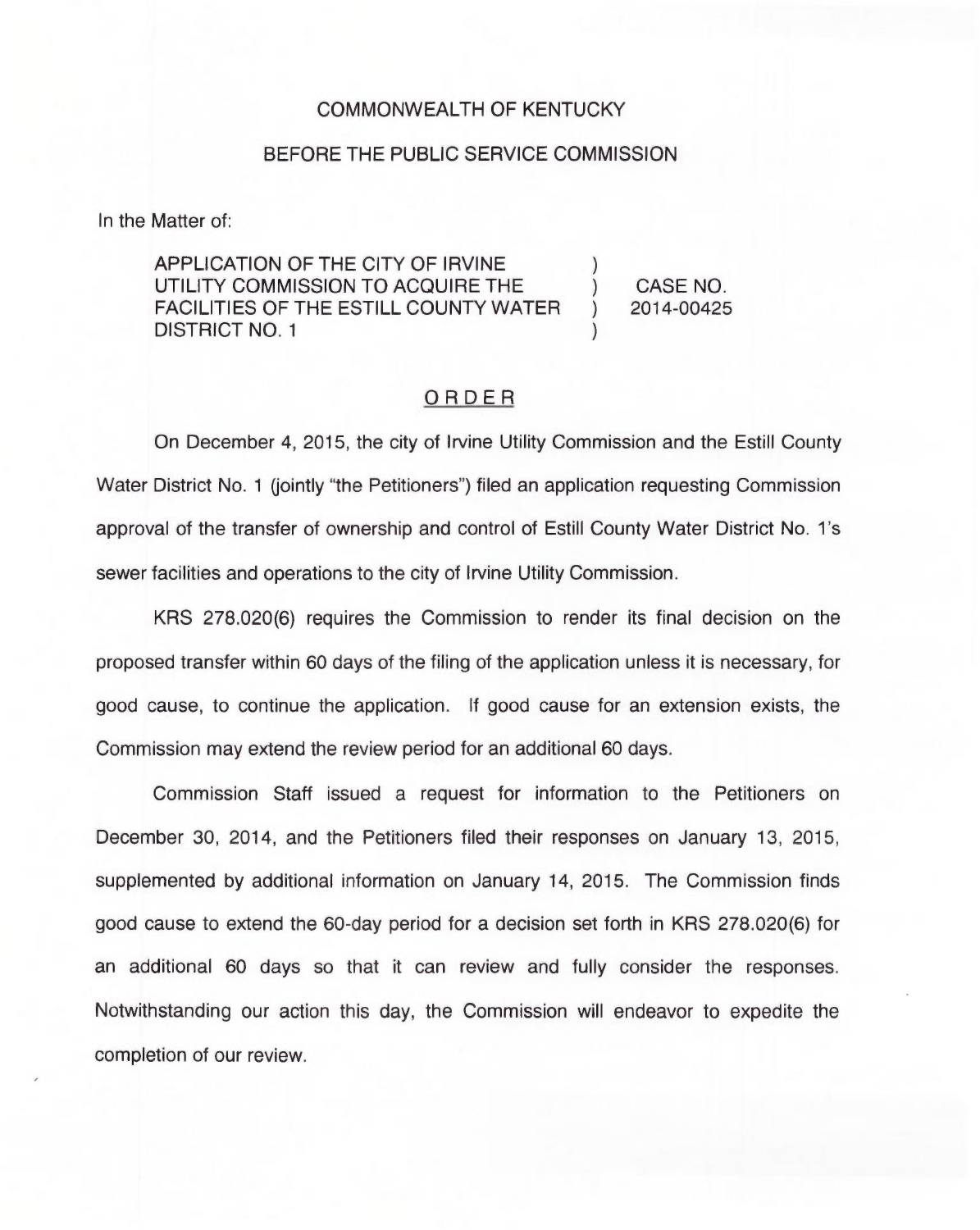IT IS THEREFORE ORDERED that the time in which the Commission shall render its decision on the Petitioners' application is extended an additional 60 days, pursuant to KRS 278.020(6).

By the Commission ENTERED JAN 23 2015 KENTUCKY PUBLIC SERVICE COMMISSION

**ATTES** Executive Director

Case No. 2014-00425